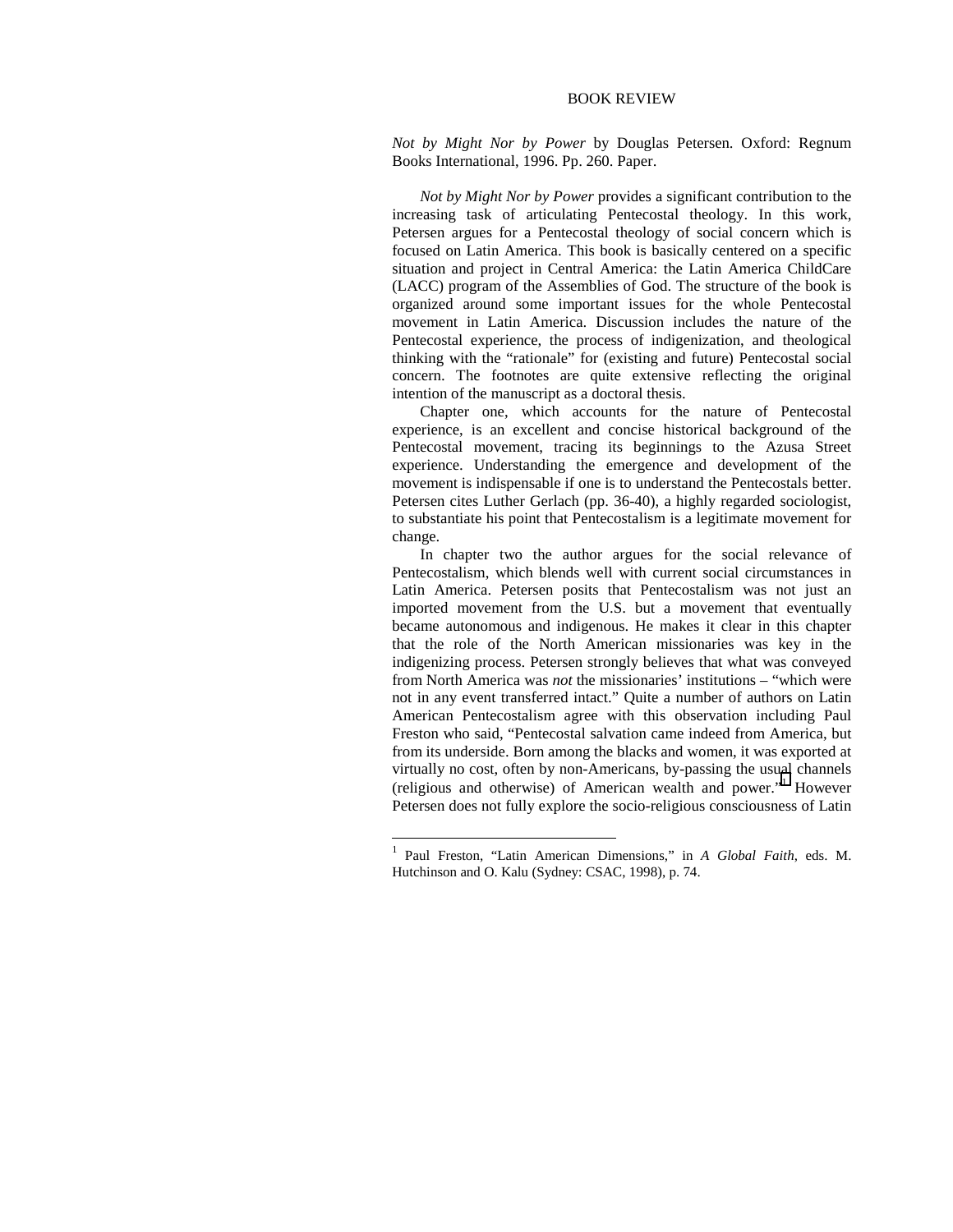Americans. The section on "The Compatibility of Latin American Culture and Pentecostalism" in chapter three would have been a good place to do this. The author's cursory treatment on the subject leaves the readers with a major point underdeveloped. A much better approach might have been to build on the intrinsic characteristics of Latin Americans without first alluding to a Pentecostal ethos.

The social relevance of Pentecostals in Latin America is further discussed in chapter four. Petersen does this by citing various social programs carried out in Central America. He reiterates the fact that it is the socio-economic context of Latin America, which provides the horizon that enables the Pentecostals to be involved in transforming their society.

Chapter five highlights a case study in Pentecostal praxis featuring Petersen's organization, the Latin America Childcare (LACC). This chapter is well documented and reflects an insider's perspective, which lends much credibility to the central argument of this book. Inarguably, the author does a great service to the Pentecostal movement worldwide by providing an excellent model in LACC.

Having demonstrated that Latin American Pentecostals developed independently (from missionaries) a social ethic as part of their faith, Petersen challenges the Pentecostals to undergird their action with a comprehensive and coherent theological statement. Thus he entitles chapter six, "Toward A Social Doctrine for Latin American Pentecostals." From a sociological analysis, the author now turns to a theological discussion. To articulate his Pentecostal (LACC, etc.) ethic he uses a hermeneutical circle based on biblical themes (Kingdom of God, justice in O.T, etc.) that particularly interact with the concrete social reality of Latin America. Petersen's sources in this chapter are impeccable, however, a Pentecostal theology of social concern in Latin America (as the subtitle of the book suggests) cannot be constructed based on an LACC case study alone. Other forms of social expressions must be factored in extensively, not just alluded to.

Finally, in chapter seven Petersen briefly presents the challenges of the future of Pentecostal theology of social concern. There are two important areas, which the author believes, Latin American Pentecostals must give serious consideration. One is "triumphalism" and the other is the political dimension and implications of Pentecostal activity. For Pentecostals to participate in the structural transformation of their society, they must expand their horizons by placing themselves in the larger tradition of the Christian Church. While Petersen recognizes that involvement in politics can no longer be avoided (p. 232) he remains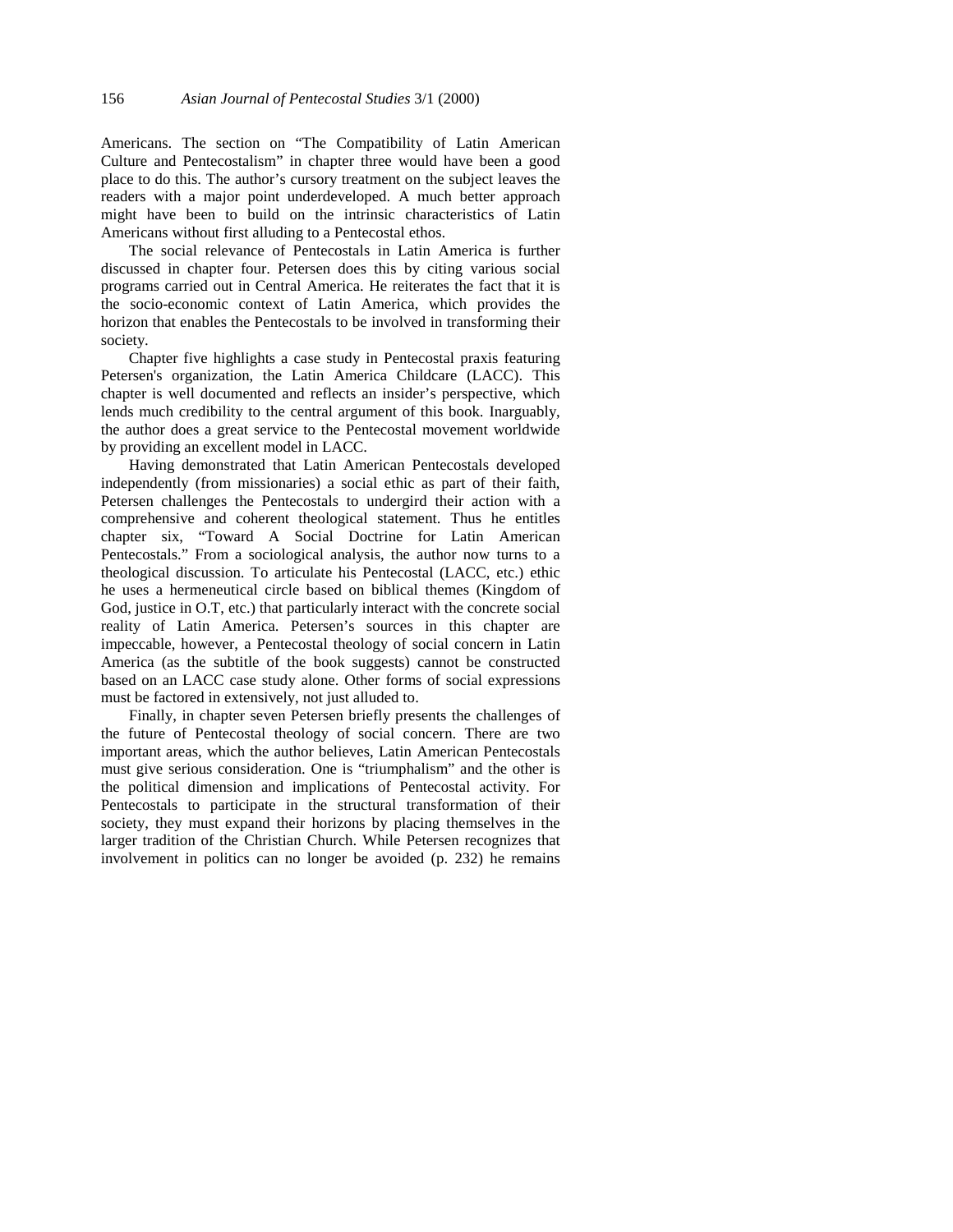## Book Review 157

consistent throughout the book stating that "Pentecostals can offer not only a kind of spiritual refuge, therefore, but authentic social action alternatives" (p. 233).

Petersen has managed to compile from his experiences as a missionary with LACC, a vast quantity of historical literature concerning the Pentecostal movement, its ideas and viewpoints. There has never been such a clear and strong articulation of Pentecostalism with a specific view toward social concern. Petersen's book contributes immensely to the ongoing discussion concerning the social relevance of Pentecostalism. His message to critics is clear enough to understand. Pentecostals deserve to be taken seriously because of what they are doing and will continue to do in the future. The book as a whole is a significant work in relation to the issues of Pentecostal scholarship. Being originally intended as a dissertation, the book contains several technical terms that may sound foreign to many Pentecostals except those "educated persons in the pew." Petersen has accurately located the work of Pentecostal churches in Latin America. Although a bit triumphalistic in presentation, *Not by Might Nor by Power* is a meaningful contribution to the area of academic historiography of Latin American Pentecostalism. For Pentecostal scholarship this is highly recommended reading.

Joseph R. Suico

*Ad ultimum terrae: Evangelization, Proselytism and Common Witness in the Roman Catholic Pentecostal Dialogue (1990/1997)* by Veli-Matti Karkkainen, Studies in the Intercultural History of Christianity, No. 117. Frankfurt am Main: Peter Lang, 1999. Pp. 281. Paper.

This volume (no. 117 in the Peter Lang's Studies in the Intercultural History of Christianity series) is an important contribution to Pentecostal scholarship. It is presented as a sequel to the author's doctoral dissertation on the earlier phases of the Roman Catholic-Pentecostal Dialogue, which has been ongoing since 1972. The author did his dissertation at the University of Helsinki, on the pneumatology in the dialogues in the period from 1972-1989. The present volume, dealing with the dialogues from 1990 to 1997, brings his study forward to the present era. Dr. Karkkainen wrote his dissertation at the Institute for Ecumenical and Cultural Research in Collegeville, Minnesota, under the mentorship of Killian McDonnel, OSB, the co-founder and co-chair of the Roman Catholic-Pentecostal Dialogue.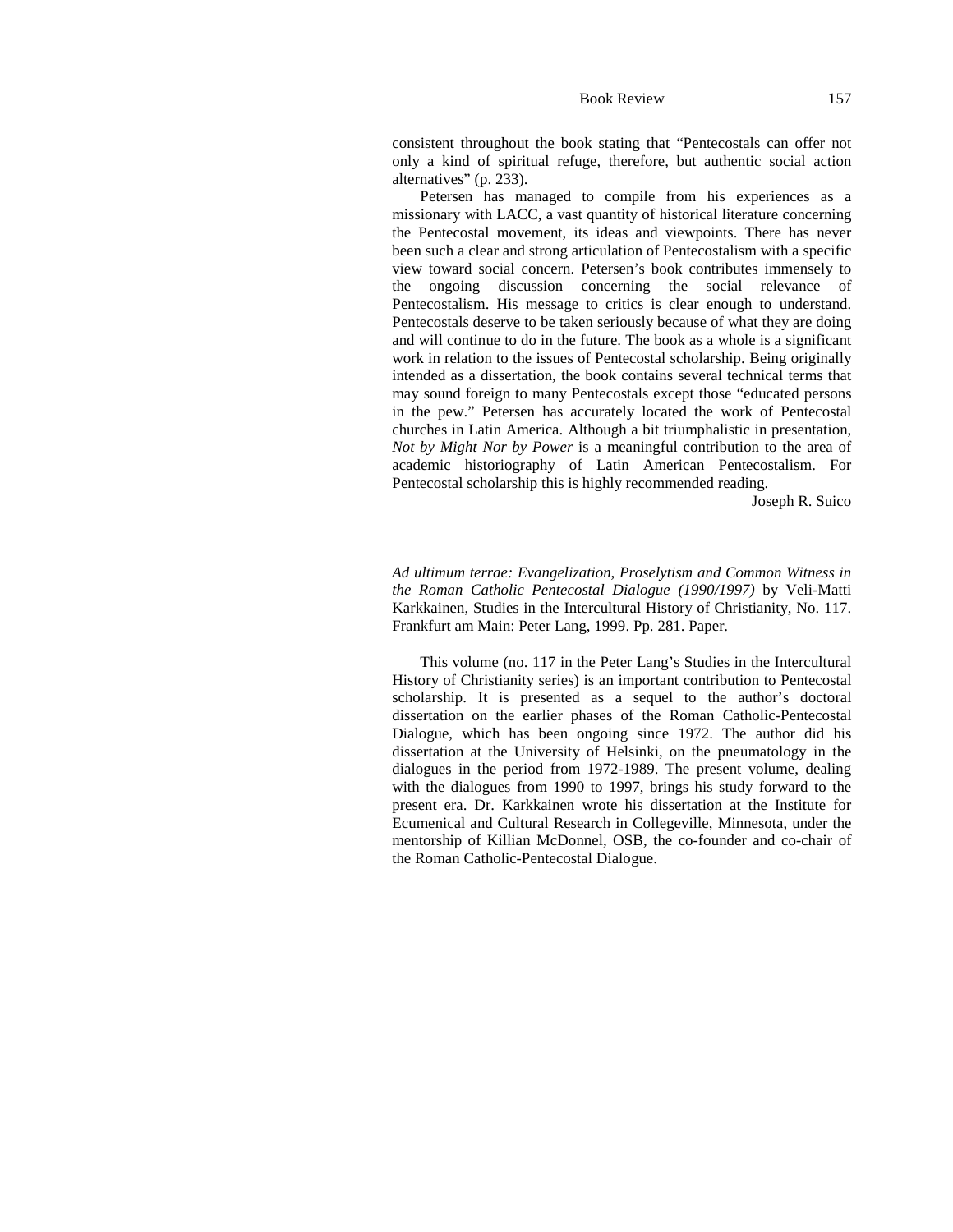The author, a Finnish Pentecostal scholar, is Principal of Iso Kirja College (Keuruu, Finland). He has served as a participant in the Dialogue and has served as a professor of theology in Thailand from 1991-1994. He has participated, additionally, in the International Dialogue between the World Alliance of Reformed Churches and Pentecostals. His personal experience clearly gives him a high degree of credibility as he engages sensitive missiological issues that form the core of the dialogues about which he writes.

Useful to the reader is the introductory chapter, which is a review of the history of the Roman Catholic-Pentecostal Dialogue. This furnishes the context in which the Dialogues have functioned, including a brief history of the dramatic rise of the Pentecostal movement. He acknowledges, as well, the significant studies that have already been produced on earlier phases of the Dialogue. Dr. Karkkainen observes that the Second Vatican Council was an important point of departure within the Roman Catholic Church that propelled such initiatives as the Roman Catholic/Pentecostal Dialogue. He observes, as well, that it is significant that the Roman Catholic Church and the modern Pentecostal movement are the two largest Christian families, neither of which is part of the World Council of Churches. The Dialogue, therefore, furnishes a mechanism for conversation between two significant components of Christianity that otherwise would not exist.

The first major chapter is devoted to reviewing the topics discussed in the first three five-year phases of the Dialogue, with summaries of the findings of these discussions. The author provides an analysis of the commonalities and the distinctive differences in point of view of Roman Catholics and Pentecostals on the key topics of mission, evangelization, and social concern. He calls the first quinquennium (1972-1976) the Stage of Mutual Introduction. The second quinquennium (1977-1982) the Phase of Contra-Positions, and the Third Stage (1985-1989) the Search for a Common Identity. The fourth quinquennium (1990-1997), which is the featured study of the author, he titles, the Potential of Mutual Cooperation in the Christ-given Mission. The fourth quinquennium actually lasted for eight years.

The chapters that form the body of the book are organized successively around the annual topics of the Dialogue in the fourth quinquennium. In 1990, the Dialogue convened in Emmetten, Switzerland, featuring the Meaning of Mission and Evangelization. The next year, the Dialogue met in Venice, Italy, discussing the Biblical and Systematic Foundation of Evangelization. In 1992, the venue was Rocca di Papa, Italy, where Evangelization and Culture was the featured topic.